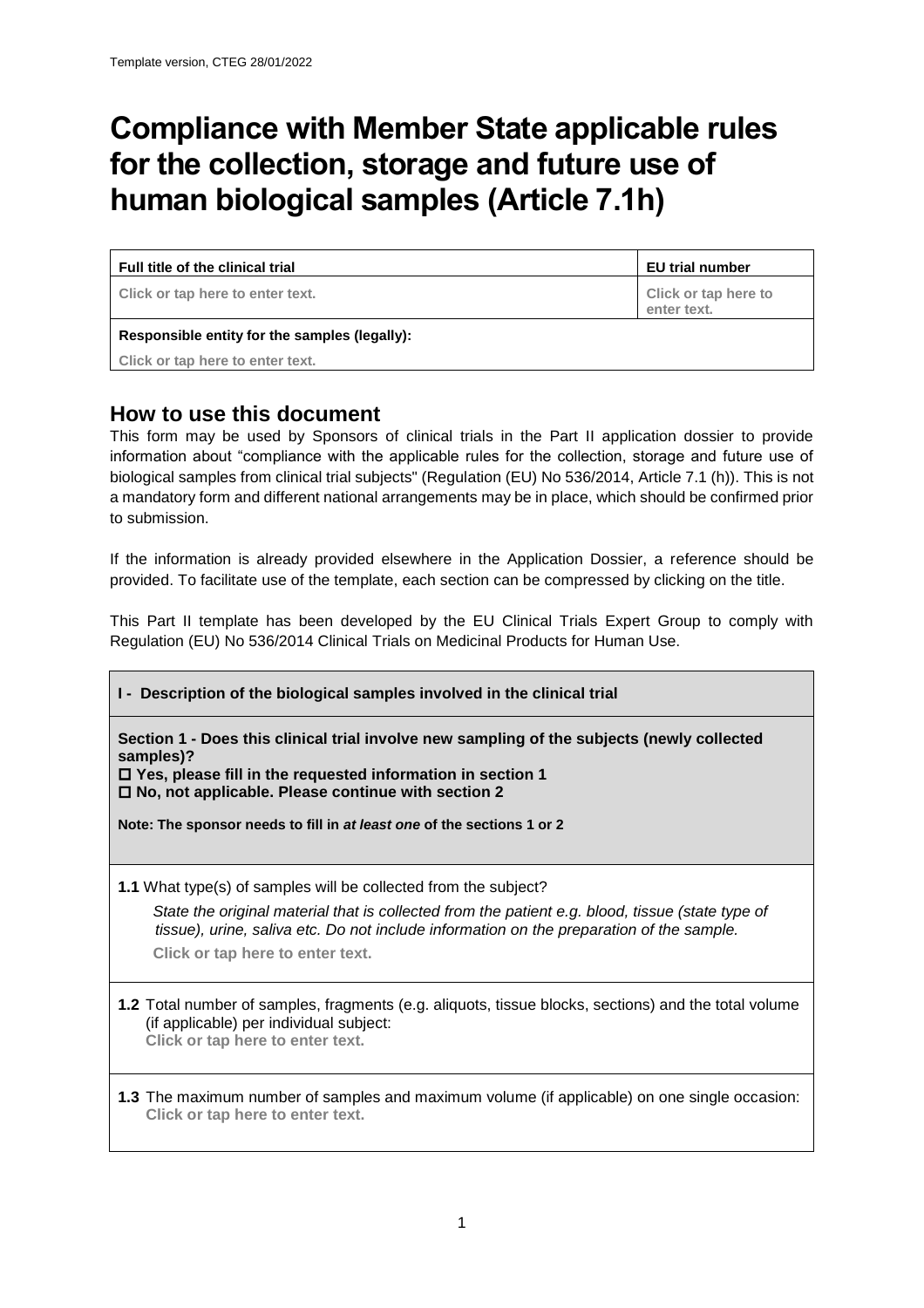**1.4** Will the samples be collected as part of routine health care? **Click or tap here to enter text.**

#### **Section 2 - Does this clinical trial involve the collection of existing archive samples (e.g. archived diagnostic material or other biobank material)?**

□ Yes, please fill in the requested information in section 2  $\square$  No, not applicable. Please continue with section 3

**Note: The sponsor needs to fill in at least one of the sections 1 or 2** 

**2.1** What type(s) of archived material/samples will be used?

**Click or tap here to enter text.**

**2.2** Provide the total number of samples, fragments (e.g. aliquots, tissue blocks, sections) and total volume (if applicable) that the Sponsor needs access to from each individual subject.

*Example: 20 sections per biopsy from each individual subject is needed*

**Click or tap here to enter text.**

**2.3** Will new consent be obtained for the use of the archive samples in the clinical trial (if in line with national legislation)? If not, explain.

(if applicable, add the text of the original consent)

**Click or tap here to enter text.**

#### **II – Use, storage, and transfer of biological samples**

**Section 3 – Use of samples for a purpose within the objective of this clinical trial (i.e. for use described in the protocol)**

**Note: This section must be filled in for both newly collected and existing archive samples**

**3.1** Where will the samples be analysed?

*i.e. within the clinical laboratory, within/outside the Sponsor's organization, within/outside the Member State where collected or within/outside EU/EEA.*

**Click or tap here to enter text.**

**3.2** If the samples will be sent to another organisation for analyses (as part of the trial), how will they be managed after the analyses have been carried out? *i.e. destroyed, returned to responsible entity for the samples (legally), stored at the site where analysed, anonymised etc.*

*Note: An agreement (Material Transfer Agreement or equivalent) that regulates how the sample are to be handled shall be established with the recipient* 

**Click or tap here to enter text.**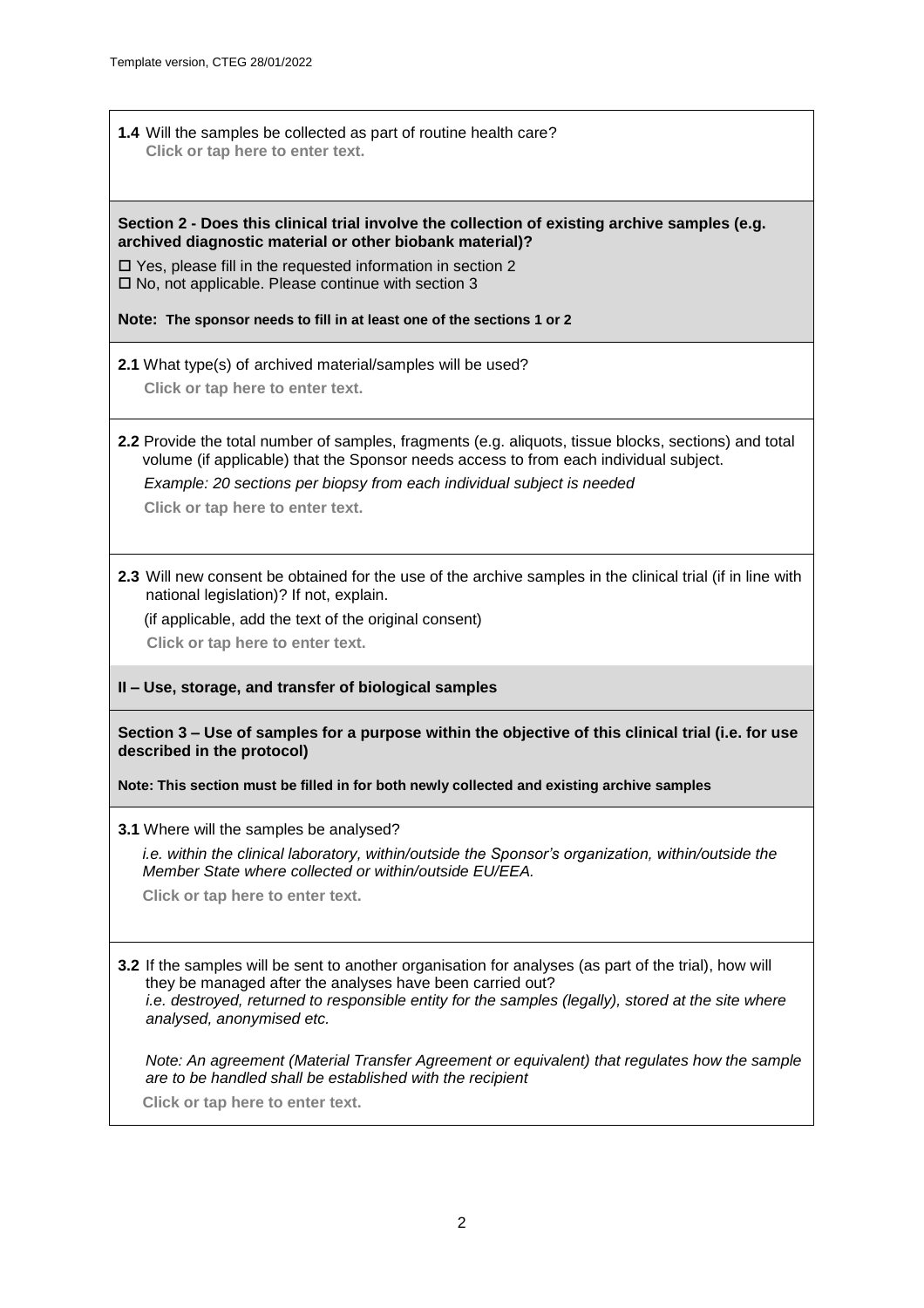| 3.3 Where will the samples be stored?<br>i.e. within/outside the Sponsor's organisation, within/outside the Member State where collected<br>or within/outside EU/EEA<br>Click or tap here to enter text.                                                                                                                                                                                                                                                                      |
|-------------------------------------------------------------------------------------------------------------------------------------------------------------------------------------------------------------------------------------------------------------------------------------------------------------------------------------------------------------------------------------------------------------------------------------------------------------------------------|
| 3.4 How long will the samples be stored?<br>Click or tap here to enter text.                                                                                                                                                                                                                                                                                                                                                                                                  |
| 3.5 What type of connection is available between samples and individual subjects?<br>$\Box$ Direct connection (samples marked with e.g. initials, date of birth)<br>$\Box$ Pseudonymised connection (samples marked with code)<br>$\Box$ No connection, samples are anonymised (i.e. samples can neither directly nor indirectly,<br>with reasonably means according to recital 26 of the General Data Protection<br>Regulation (EU) 2016/679, be linked to the sample donor) |
| 3.6 Who will have access to the samples?<br>Click or tap here to enter text.                                                                                                                                                                                                                                                                                                                                                                                                  |
| 3.7 Who will have access to the sample code list (if applicable)?<br>Click or tap here to enter text.                                                                                                                                                                                                                                                                                                                                                                         |
| Section 4 - Will newly collected samples or existing archive samples be stored for future<br>use?<br>For other use than described in the protocol. Note that some purposes (secondary use of samples)<br>may require additional approval, in Most Member States by an ethics committee<br>$\Box$ Yes, please fill in the requested information in this section<br>$\Box$ No, samples will be destroyed, please continue with section 5                                        |
| 4.1 What is the purpose of the future use?<br>Click or tap here to enter text.                                                                                                                                                                                                                                                                                                                                                                                                |
| 4.2 How long will the samples be stored?<br>Click or tap here to enter text.                                                                                                                                                                                                                                                                                                                                                                                                  |
| 4.3 Where will the samples be stored?<br>Click or tap here to enter text.                                                                                                                                                                                                                                                                                                                                                                                                     |
| 4.4 What type of connection is available between samples and individual subject?<br>$\Box$ Direct connection (samples marked with e.g. initials, date of birth)<br>$\Box$ Pseudonymised connection (samples marked with code)<br>No connection, samples are anonymised (i.e. samples can neither directly nor indirectly,<br>⊔.<br>with reasonably means according to recital 26 of the General Data Protection Regulation<br>(EU) 2016/679, be linked to the sample donor)   |
| 4.5 Who will have access to the samples?<br>Click or tap here to enter text.                                                                                                                                                                                                                                                                                                                                                                                                  |